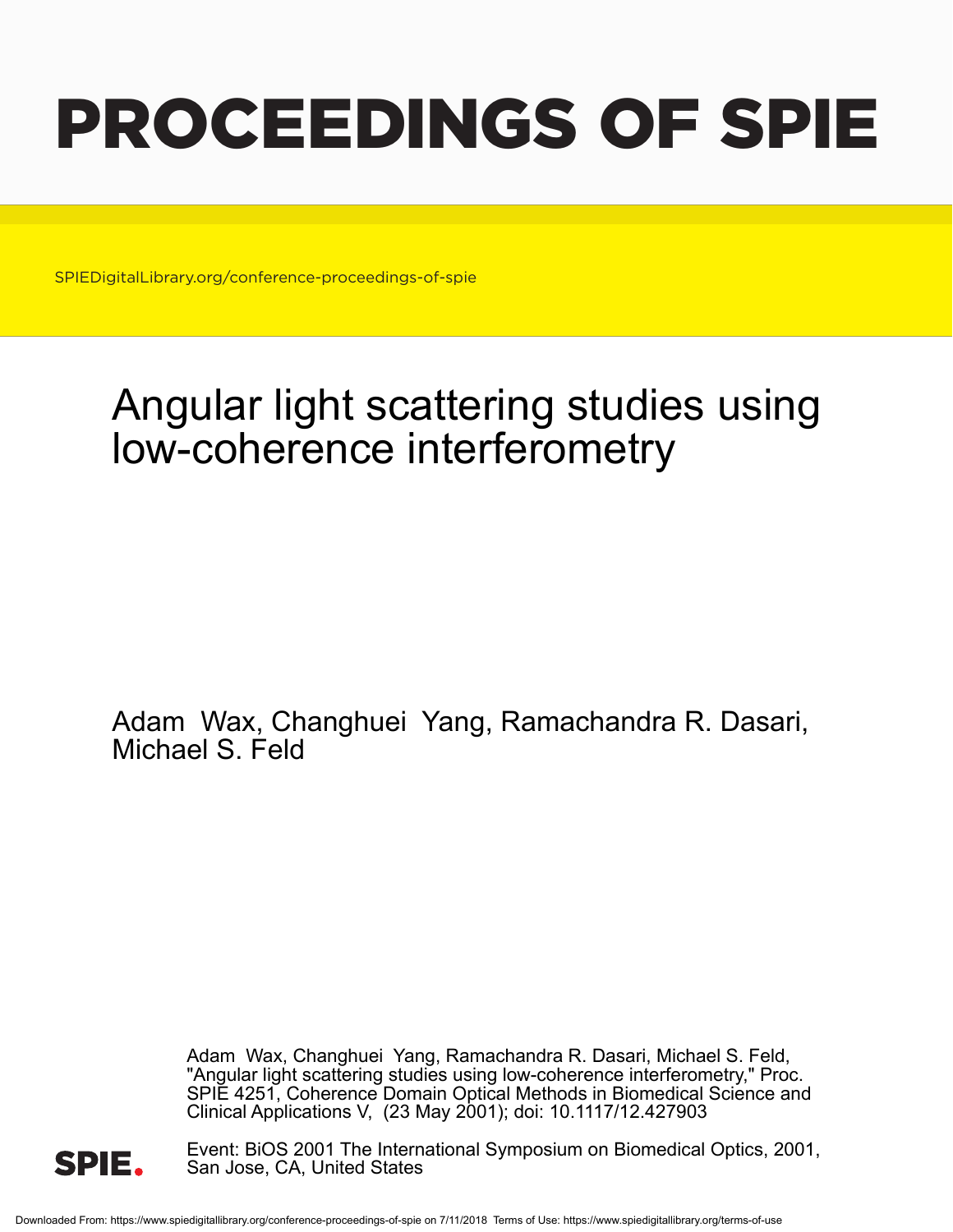### **Angular light scattering studies using low-coherence interferometry**

Adam Wax, Changhuei Yang, Ramachandra R. Dasari, and Michael S. Feld

G. R. Harrison Spectroscopy Laboratory, Massachusetts Institute of Technology and 77 Massachusetts Ave., Cambridge, MA 02139

#### **Abstract**

A modified Michelson interferometer is used to measure path-length resolved angular distributions of light backscattered by turbid media. The path length resolution is obtained by exploiting the coherence properties of a broadband source. The angular distribution is mapped out using a simple optical system to scan the angle at which the reference field intersects the detector plane.

Angular scattering distributions can be compared to Mie theory to determine the size and refractive index of spherical scatterers. Initial studies utilizing this system demonstrate the potential of low coherence interferometry for obtaining structural information using angular distributions.

**Keywords:** Angular distributions, coherence, low-coherence interferometry, optical coherence tomography, Mie theory

#### **1.Introduction**

Low-coherence interferometry (LCI) exploits the coherence properties of a broadband source to obtain information resolved by optical path length. This approach, when used to obtain depth-resolved images of biological tissues, has become known as Optical Coherence Tomography  $(OCT)^{1,2}$ . Recent advances in OCT have enabled high resolution of *in-vivo* tissues through the use of ultra-broad bandwidth sources<sup>3</sup>, visualization of blood flows using Doppler techniques<sup>4</sup> and phase contrast type imaging using multiple harmonic wavelengths simultaneously<sup>5</sup>. New avenues for further advancement of the technology have been suggested by studies which incorporate phase-space (position and momentum) distributions into  $LCI^6$ . This summary briefly discusses the importance of this type of information, presents an experimental system that obtain this information for OCT applications, preliminary results of experiments using this system, and discussion of these results.

#### **2. Angular distributions using OCT**

The angular distribution of light scattered by a single dielectric sphere can easily be predicted by Mie theory. Comparison of the measured angular distribution of light scattered by a turbid medium or biological tissue with the predictions of Mie theory can potentially be used to determine the sizes and refractive index of its light scattering components. In particular, cell nuclei in epithelium are known to have optical properties that cause them to behave like Mie objects

Angular distributions are also useful for examining the propagation of multiply scattered light through a turbid medium. Investigations of the angular distribution of light transmitted through turbid media have shown that forward-scattered light decays more slowly than ballistic light<sup>7,8</sup>. Understanding the role that multiply scattered light plays in image formation is important since multiply scattered light is known to degrade image quality in OCT measurements<sup>9</sup>. The ability to measure angular distributions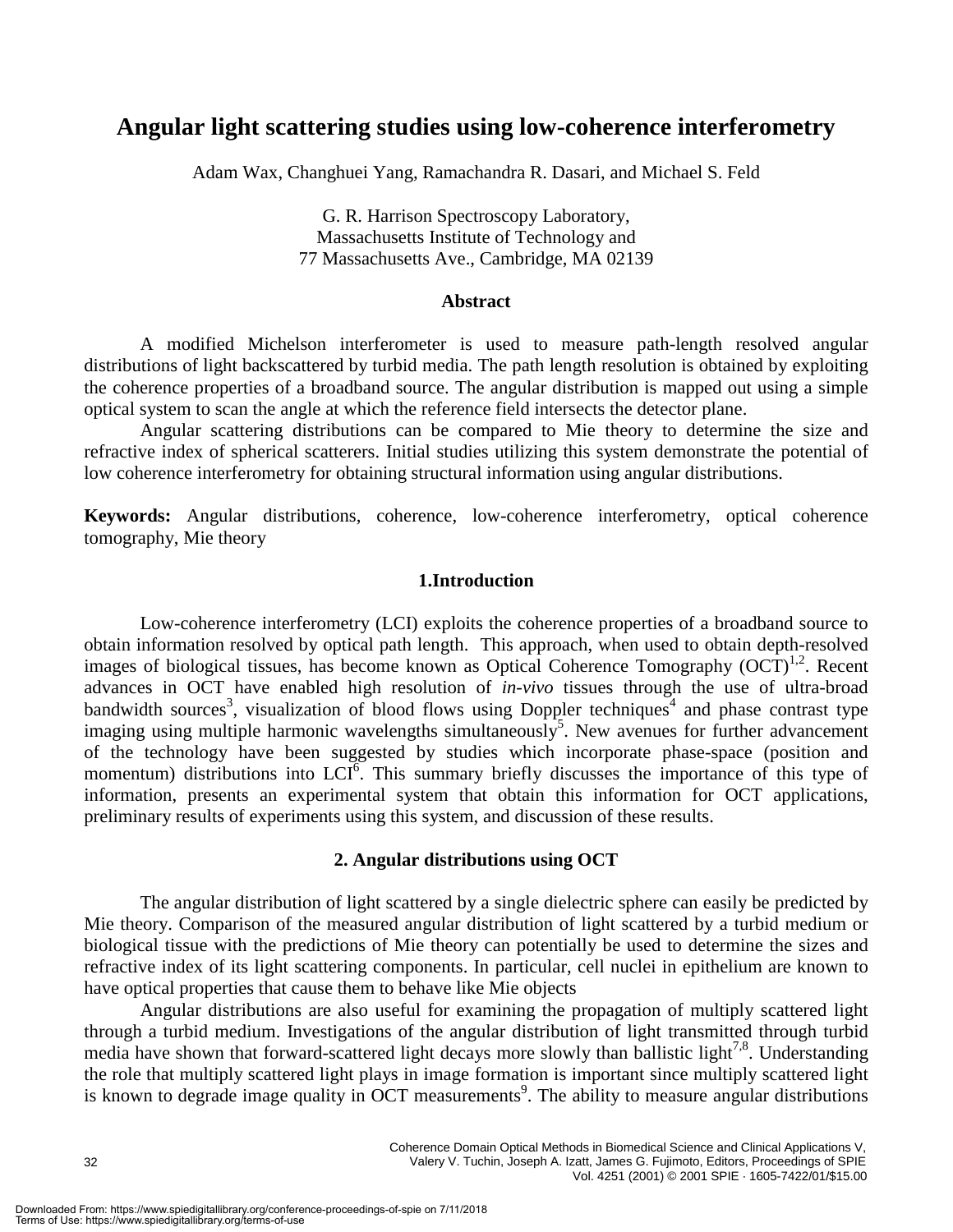in OCT will both further the understanding of light propagation in multiply scattering media and provide functional information for biological imaging.

#### **3. Experimental Scheme**

The scheme of the low-coherence interferometer used to measure angular scattering distributions is shown in Fig. 1 (A). The light source is a superluminescent diode (SLD) from EG&G with a center wavelength of 845 nm and a FWHM bandwidth of 22 nm, resulting in a coherence length,  $l_c = 2 \ln 2/\pi$  $\times \lambda^2/\Delta\lambda = 14.3$  µm. As in conventional low-coherence interferometery, the light from the source is split by a beamsplitter (BS) into a reference beam and an input beam to the sample. The reference beam is reflected by a mirror (M) and recombined at BS with light reflected by the sample. The mixed fields generate an interference pattern provided that the two optical path lengths are matched to within the coherence length of the source. In order to separate the interference signal from the DC background and low frequency noise, we generate a heterodyne signal by translating the sample at a constant velocity. This causes the heterodyne beat intensity to oscillate at the corresponding Doppler shift frequency. The heterodyne beat is digitized using an analog-to-digital converter (ADC) and the power spectrum of the signal is computed. It is worth noting that the measured signal gives the convolution of the Wigner distribution of the signal field and that of the reference field $6$ .



**Figure 1:** (A) Experimental scheme of low coherence interferometry system. (B) Detail showing the effect of translating lens L2.

The interferometer relies on four identical achromatic imaging lenses (L1-L4) to permit the measurement of angular scattering distributions. Lenses L1 and L2 are arranged to form a *4f* imaging system. In such a system, the distance from the input plane (P) to the first lens (L1) is equal to the focal length of the lens,  $f = 10$  cm. The distance between lenses L1 and L2 is twice the focal length, 2f, and the output plane is a distance, *f*, beyond lens L2. This arrangement reproduces the phase and amplitude of the field at the input plane (plane P) at the output plane, in this case, reference mirror M. Similarly, the phase and amplitude of the field at plane P are reproduced at the focal planes of lenses L1 and L3. This arrangement permits selection of both the reference field and the field used to probe the sample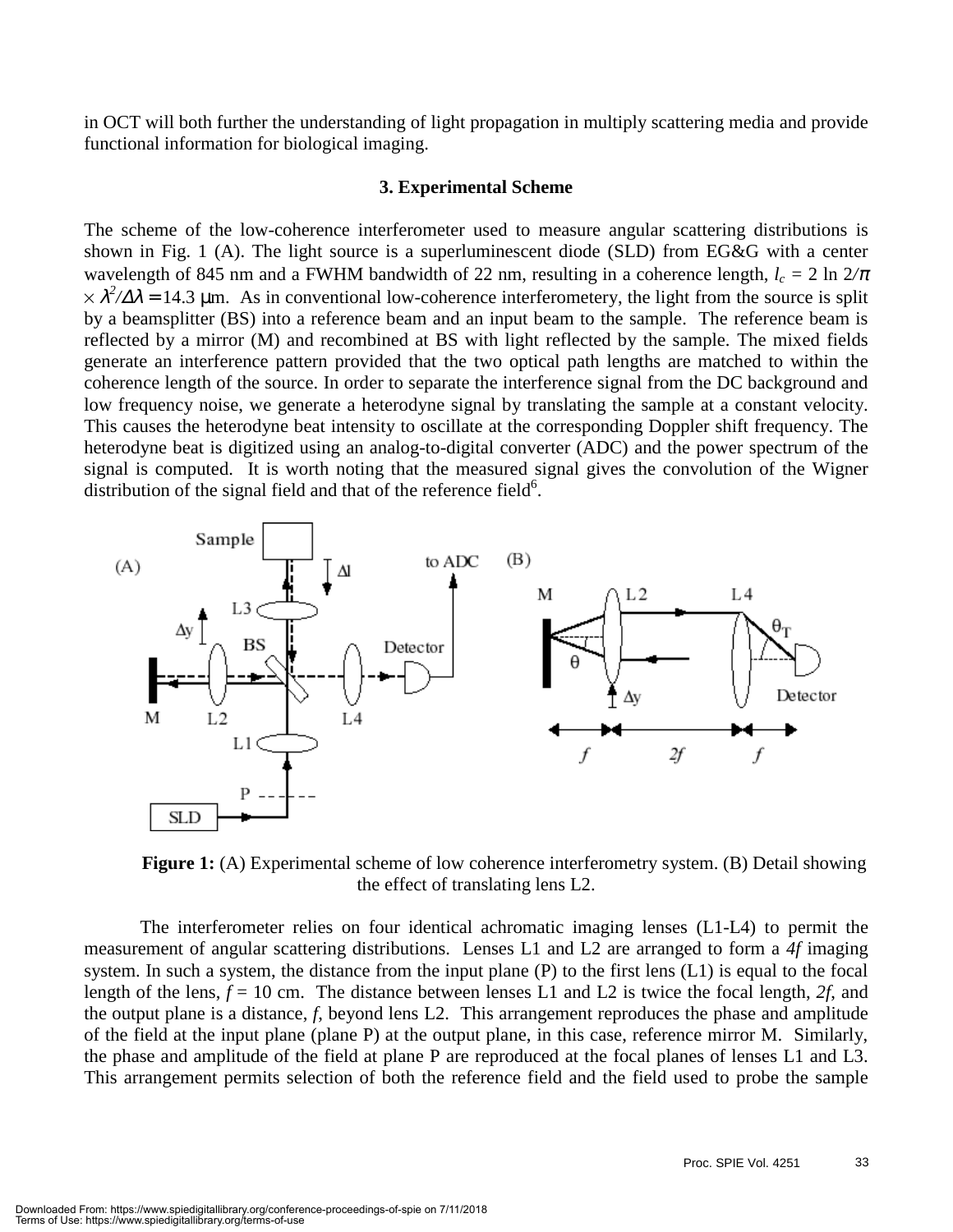simply by inserting a lens at the output of the SLD to shape the beam to the desired size and angular divergence at plane P.

Identical *4f* imaging systems, constituted by lenses L2 and L4 (reference) and L3 and L4 (signal), are also used to reproduce the phase and amplitude of the scattered field and reference field in the plane of the detector. Analysis of the imaging system using Fourier optics, presented below in section 4, shows that by scanning lens L2 a distance  $\Delta y$  perpendicular to the beam path, the reference field is reproduced in the plane of the detector with its angle of propagation changed as  $\theta_T = 2 \Delta y / f$  but its position unchanged 10. The path length of the light through the system remains unchanged as the lens is translated. Figure 1B illustrates the effects of transversely scanning lens L2 using ray traces. In our experiments, the maximum clear aperture limits the angular scans to a range of  $+/-120$  mrad. The angular resolution is given by the diffraction angle of the 1 mm diameter collimated beam at the plane P,  $\theta_{res} = 0.7$  mrad.

#### **4. Analysis of imaging system**

As described above, translating lens L2 (figure 1A, 1B) by a distance ∆y perpendicular to the beam path causes the reference beam to cross the detector plane with its angle of propagation changed as  $\theta_T = 2 \Delta y / f$  but its position unchanged. We shall now prove this using Fourier optics.

In Fourier optics, free space propagation can be treated as a linear dispersive filter and simplified using the Fresnel approximation such that a field in the plane  $z = d$  can be written in terms of the field in the plane  $z = 0$  as<sup>11</sup>:

$$
E(x_d, z = d) = \sqrt{\frac{k}{2\pi i d}} \int dx_o \exp\left\{ i \frac{k}{2d} (x_o - x_d)^2 \right\} E(x_o, z = 0)
$$
 (1)

here *k* is the optical wavevector,  $x_a$  ( $x_d$ ) is the transverse spatial variable in the plane  $z = 0$  ( $z = d$ ). Eq.(1) omits an overall phase factor exp(*ikd*) for notational simplicity. Passage through a lens of focal length *f* can be treated in Fourier optics by multiplication by a quadratically varying phase such that the field amplitude after a lens can be related to the input field amplitude by  $1!$ :

$$
E'(x) = \exp\left\{-i\frac{k}{2f}x^2\right\} E(x)
$$
 (2)

here an overall phase exp(*ikn*∆) related to the index of refraction, *n* and thickness, ∆ of the lens has been omitted for simplicity. Using these two expressions, we will derive a transfer fuction for our imaging system.



**Figure 2:** Schematic of basic element of imaging system.

34 Proc. SPIE Vol. 4251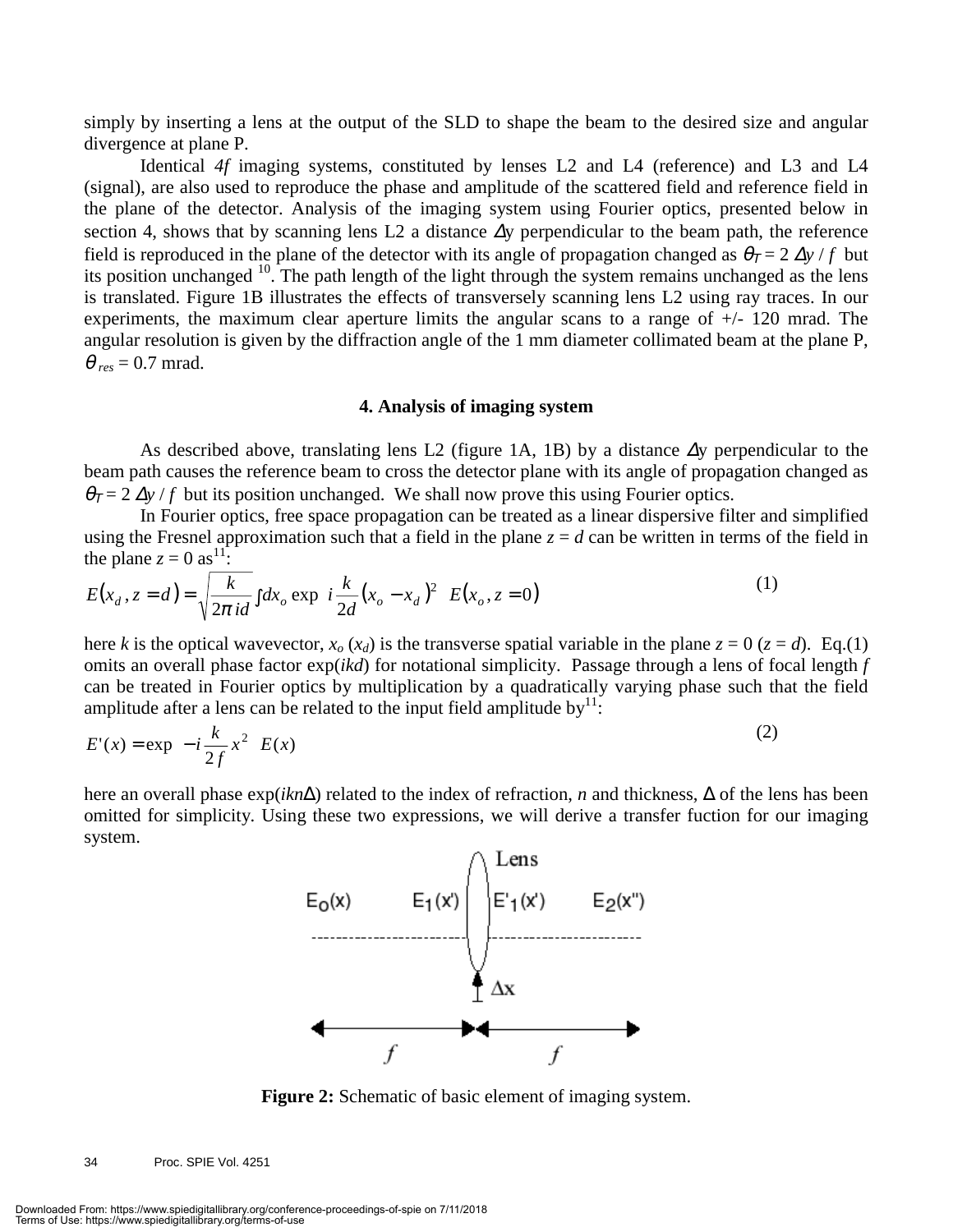The basic unit of our imaging system is shown in Figure 2. Propagation through this basic unit consists of three parts, free space propagation over a distance *f* , passage through a lens which may be transversely displaced by a distance ∆x, and finally additional free space propagation, again over a distance *f*. In order to derive the output field  $E_2(x^{\prime\prime})$  in terms of the input field  $E_0(x)$ , we first consider the propagation of the input field over a distance *f*. Using Eq. 1, we write:

$$
E_1(x', z = f) = \sqrt{\frac{k}{2\pi i f}} \int dx \exp\left\{ i \frac{k}{2f} (x' - x)^2 \right\} E_0(x, z = 0).
$$
 (3)

The effect of the lens can be included using Eq. 2,

$$
E_1(x^*, z = f) = \sqrt{\frac{k}{2\pi i f}} \int dx \exp\left\{ i \frac{k}{2f} (x^* - x)^2 \right\} E_0(x, z = 0) \exp\left\{ -i \frac{k}{2f} (x + \Delta x)^2 \right\}.
$$
 (4)

Simplifying this expression yields:

$$
E_1'(x', z = f) = \sqrt{\frac{k}{2\pi i f}} \int dx \exp\left\{ i \frac{k}{2f} \left( x^2 - 2(x' + \Delta x) x \right) \right\} \exp\left\{ -i \frac{k}{2f} \Delta x^2 \right\} E_0(x, z = 0).
$$
 (5)

Finally, the propagation over the remaining distance *f* is included:

$$
E_2(x'', z = 2f) = \sqrt{\frac{k}{2\pi i f}} \int dx' \exp\left\{ i \frac{k}{2f} (x' - x'')^2 \right\} E_1'(x', z = f).
$$
 (6)

Using Eq. 5 in Eq. 6 and simplifying yields:

$$
E_2''(x'', z = 2f) = \sqrt{\frac{k}{2\pi f}} \int dx \exp\left\{-i\frac{k}{f}(x\Delta x + x''x + x''\Delta x)\right\} E_0(x, z = 0).
$$
 (7)

From Eq. 7 we can find the transfer function of the basic element shown in Fig. 2

$$
E_2''(x'', z = 2f) = \int dx h(x'', z = 2f; x, z = 0; \Delta x) E_0(x, z = 0),
$$
\n(8)

where

$$
h(x'', z = 2f; x, z = 0; \Delta x) = \exp\left\{-i\frac{k}{f}(x\Delta x + x''x + x''\Delta x)\right\}
$$
(9)

defines the transfer function for light propagating from the input plane  $z = 0$  to the output plane  $z = 2f$  of the basic element containing a lens transversely shifted by an amount  $\Delta x$ .

We can use Eq. 7 to show that the transfer function for the reference field in the detector plane is the equivalent to the field in the plane P (Fig. 1A) but with its angle of propagation changed. We begin by breaking down the path of the reference field from plane P to the detector in terms of the basic element described above. Figure 3 illustrates this graphically.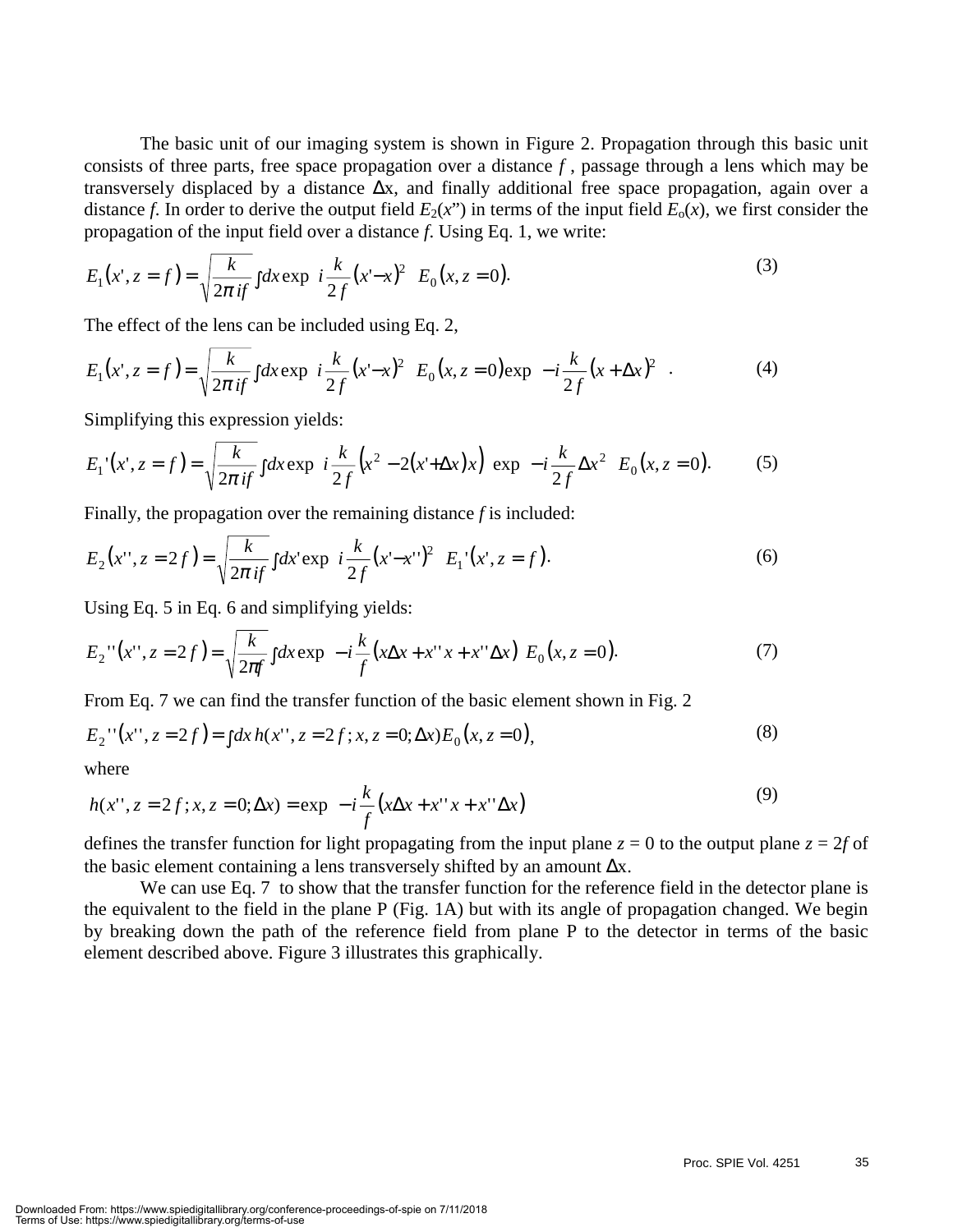

**Figure 3:** Graphic representation of reference beam path. Each box represents one basic element as given in Figure 2 with the particular lens and lens displacement of that element indicated. The lens numbers, plane P and the detector plane (D) correspond to those shown in Figure 1A.

Using this approach, we can calculate the field in the detector plane in terms of the field in plane P by multiple applications of Eq. 8. As an example, we can calculate the field in plane 2 of Fig. 3 as

$$
E_2(x_2, z = 4f) = \int dx h(x'', z = 4f; x, z = 2f; \Delta x = \Delta y) E_1(x_1, z = 2f)
$$
\n(9)

$$
= \int dx_1 h(x_2, z = 4f; x_1, z = 2f; \Delta x = \Delta y) \int dx_0 h(x_1, z = 2f; x_0, z = 0; \Delta x = 0) E_0(x_0, z = 0)
$$

This calculation can be carried out using Eq. 7. The resulting expression is

$$
E_2(x_2, z = 4f) = E_0(-x_2 - \Delta y) \exp\left\{-i\frac{k}{f}x_2\Delta y\right\}.
$$
 (10)

Eq. 10 indicates that the reference field in plane 2 is identical to the field in the initial plane but with its spatial argument reversed and offset by a distance ∆y. The exponential term on the right hand side of Eq.10 show that an additional phase has been acquired by the field. This exponential term is a spatially varying phase which indicates that the angle of propagation has been changed by  $\theta = \Delta y / f$  (as indicated in Fig. 1B).

We now calculate the output field in the detector plane in terms of the input field at plane P in a similar manner to obtain:

$$
E_D(x_D, z = 8f) = E_0(x_D) \exp\{-2i\frac{k}{f}x_D\Delta y\}.
$$
 (11)

In this expression, we see that the output field is identical to the input field in spatial structure but with an exponential term representing a change in phase. The exponential term indicates that the angle of propagation has changed to  $\theta_T = 2 \Delta y / f$  (as shown in Fig. 1B). Thus, we see that the imaging system shown in Fig. 1A causes the reference beam to cross the detector plane at a fixed position but with a variable angle of propagation.

#### **5. Results**

As discussed above, the experimental scheme permits the center angle of propagation of the reference field to be varied yet leaves its position fixed in the detector plane to probe the angular distribution of a signal field. To illustrate the capabilities of this system, we examine the angular distribution of low-coherence light backscattered by turbid media consisting of polystyrene beads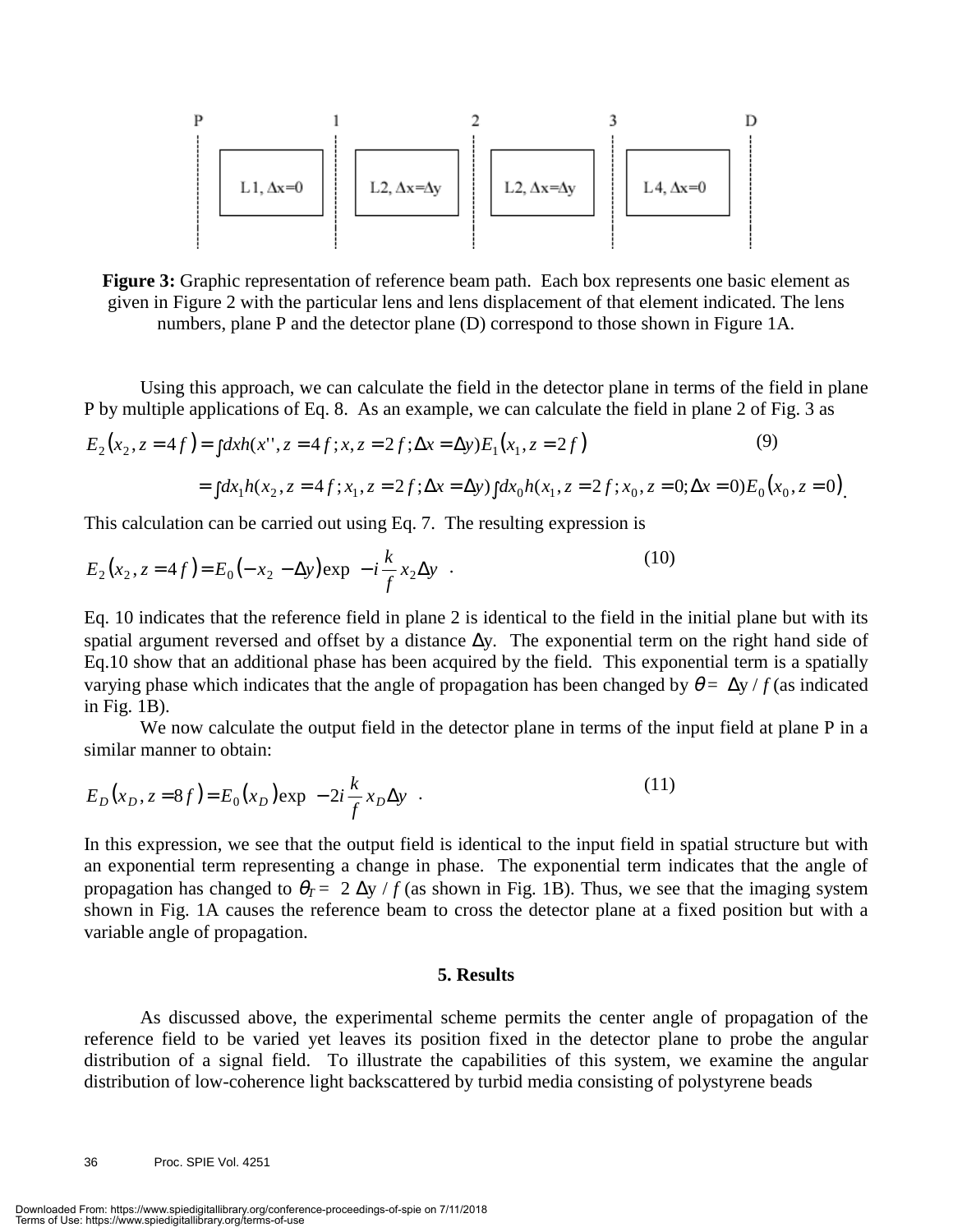

**Figure 4:** Heterodyne beat intensity as a function of sample displacement for selected scattering angles (points - data; line - exponential fit). The sample used to obtain this data was 6.1-micron polystyrene microspheres suspended in water.



Angle of reference beam (mrad)

**Figure 5:** Angular distributions for the fitted *A* parameter for media consisting of (a) 1.9, (b) 4.6 and (c) 6.1-micron diameter microspheres. Increasing the coherence length of the source alters the angular scattering distribution (d) for the 6.1-micron microspheres.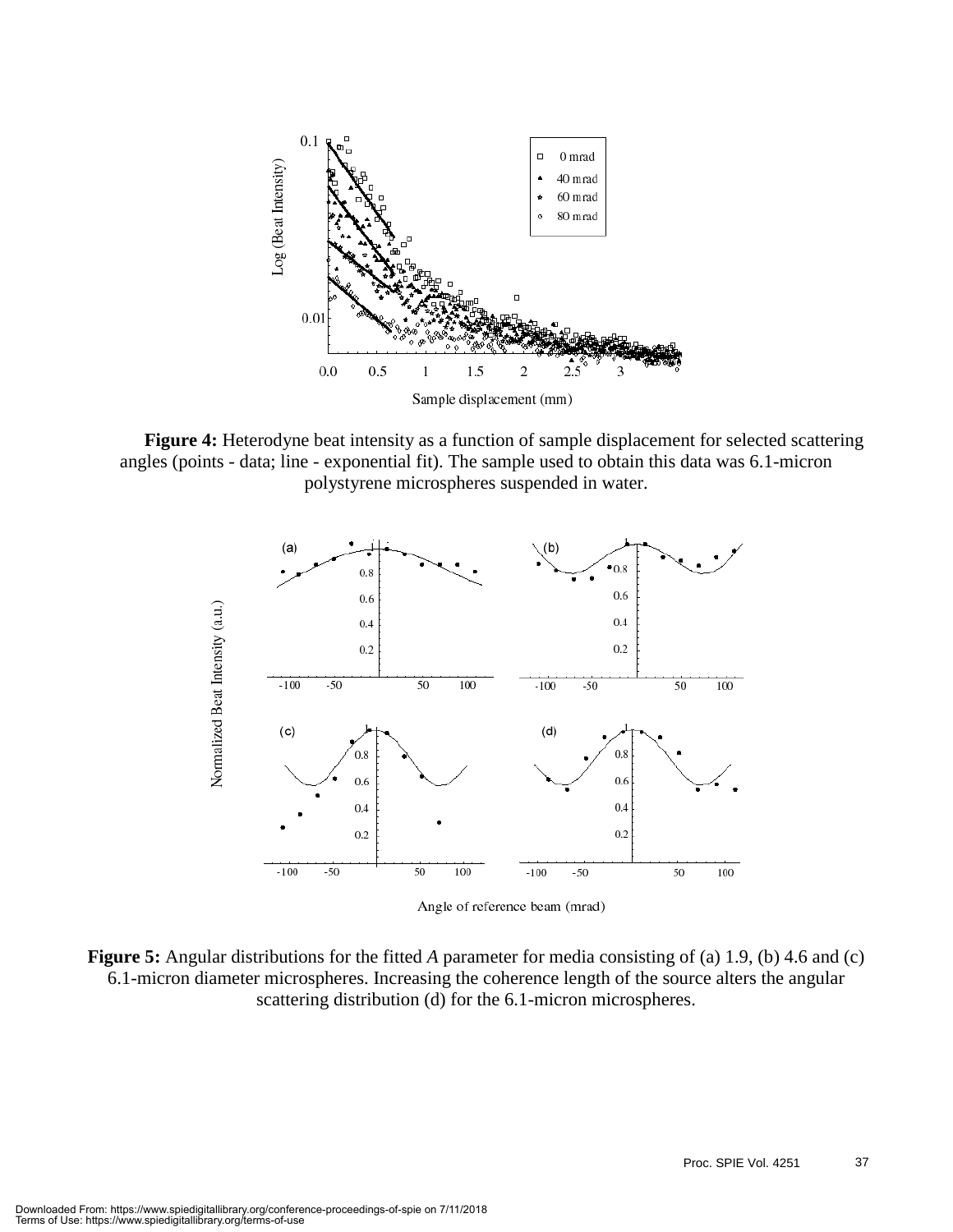suspended in water (0.5% by volume). Figure 4 shows typical data for the angular variation of backscattered light as a function of the displacement of the sample. The data for any given angle show an initial rapid attenuation followed by a transition to a regime of slower attenuation. . We fit the rapid attenuation by an exponential decay: A  $\exp(-aL)$ , here L is the optical path length (L = 2  $\Delta l$  / 1.33) in the medium  $(n = 1.33)$  and *A*, and *a* are fitting parameters which vary with the detection angle.

At very short photon path delays,  $L \rightarrow 0$ , we expect to measure the angular distribution of singly scattered light, as predicted by Mie theory. This information is contained in the amplitude of the backscattered signal from the superficial layer which we obtain from the fitting parameter, *A*. Figure 5 (a)-(c) shows the fitted value of *A* as a function of angle for 1.9, 4.6 and 6.1 micron diameter microspheres, as compared to the Mie theory prediction for heterodyne detection of scattered light. We see that for the smaller sizes (1.9 and 4.6  $\mu$ m), the theory agrees well with the data but for the 6.1  $\mu$ m microspheres, only the central lobe is correctly predicted by Mie theory.

This discrepancy can be easily understood. Mie theory models the interference between coherent monochromatic light that is reflected from the front and back surfaces of the sphere. In this experiment, the two components do not interfere, as the difference in optical paths is greater than the coherence length of the light source. The optical path length of light reflected from the back surface of a 6.1  $\mu$ m polystyrene bead exceeds that of light reflected from the front by  $\Delta = 2 \times n \times D = 2 \times 1.59 \times 6.1 \text{ }\mu\text{m} =$ 19.4 µm, where *n* is the refractive index of the microspheres and *D* is their diameter. This is greater than the coherence length of the light  $(14.3 \text{ µm})$ .

We can demonstrate the effects of coherence length on angular scattering distributions by filtering the low-coherence light to produce a longer coherence length. Using a filter with a 9.39 nm bandwidth, centered at 852.7 nm, the coherence length of the light is increased to 31.8 µm. The angular scattering distribution obtained using filtered light, shown in Figure 5 (d), agrees well with the predictions of Mie theory, as the scattering from the front and back surfaces are coherent.

The variation in the rate of the initial decay (*a* parameter) can be viewed as an extension of the angular variation of the *A* parameter. We observe the amplitudes at each angle to either decay faster or slower relative to their neighbors as the features of the angular distribution are washed out due to multiple scattering. We see different decay rates at each angle as the distribution becomes nearly isotropic upon reaching the slowly decaying regime. Detailed study of these decay rates should open interesting possibilities for further investigations of light propagation in multiple scattering media.

#### **6. Analysis of scattering results**

There are two components that contribute to the angular scattering patterns seen in Mie theory<sup>12</sup>. One component arises from diffraction due to the particle's geometric shadow and depends on the size parameter  $x = \lambda/D$ , where  $\lambda$  is the wavelength of light in the medium surrounding the scatterer and *D* is the diameter of the scatterer. The second component is due to reflection and refraction arising from the particle's index mismatch compared to its surroundings and depends on the phase lag of the light as it crosses the particle,  $\rho = 2 x (m-1)$ , where *m* is the refractive index of the particle relative to its surroundings. The relative contributions of each component depend on the size of the particle compared to the wavelength, as well as its index mismatch.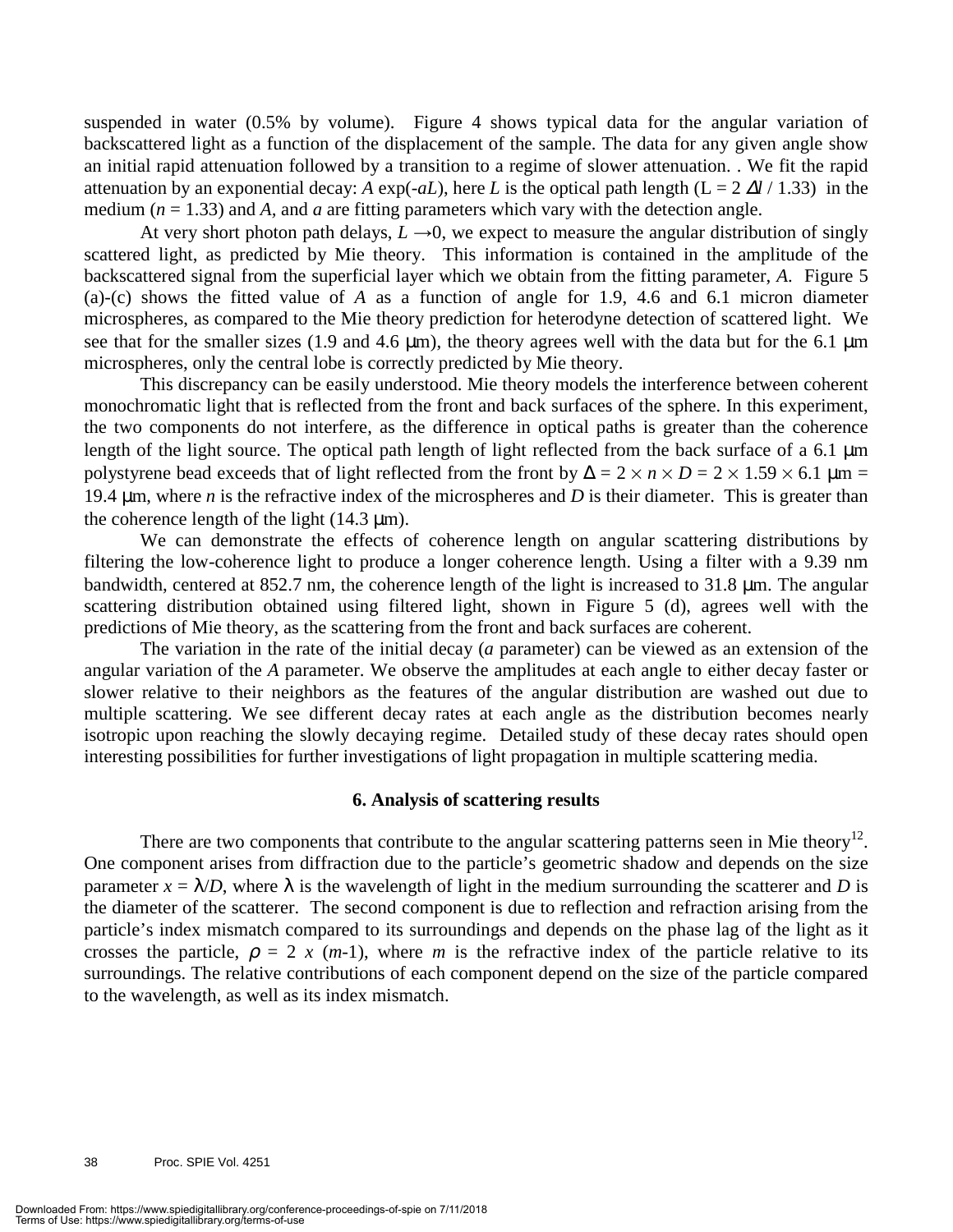

**Figure 6:** Angular scattering patterns for 9.9 micron polystyrene bead (light solid line -  $m = 1.2$ , dark solid line  $-m = 1.07$ , dashed line - central diffraction peak approximated as a gaussian distribution).

As an example, let us examine the scattering from a 10 micron polystyrene latex particle as predicted by Mie theory, (Figure 6) for two possible relative index mismatches of  $m = 1.2$  and  $m = 1.07$ . If we look near the backscattering direction, we see a common peak near  $\theta = \pi$  and additional lobes extending out in angle which vary depending on the index mismatch. The peak in the backscattering direction arises from the diffraction of the light by the particle and thus does not depend on the particle's relative index of refraction. For comparison, the central peak of the diffraction pattern for this size sphere is shown in Figure 6 approximated as a gaussian distribution. The lobes away from  $\theta = \pi$  vary with the index mismatch and thus can be attributed to reflection and refraction of light by the particle.



**Figure 7:** Comparison of angular scattering characteristics for 6.1 µm beads suspended in water. The coherence length here is 14.3 µm (Solid line - gaussian fit, dotted line - predicted width due to diffraction, dashed line - prediction of Mie theory, points - fitted 'A' parameter).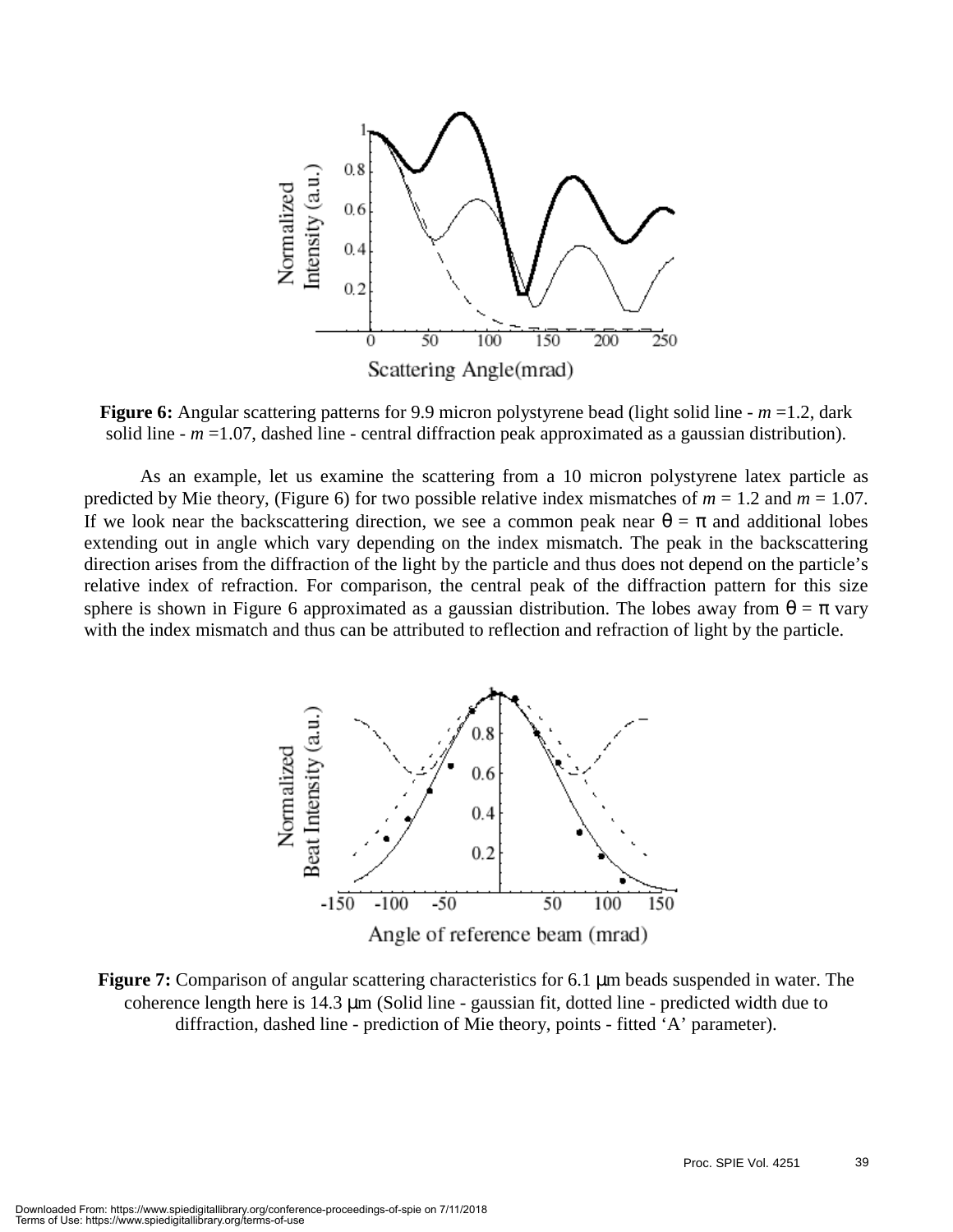Ordinarily, the relative contributions of the two components are fixed and we can only observe the resulting scattering patterns. However, by using broadband light to probe a particle, we can suppress the contribution of the component arising from reflection and refraction by selecting a coherence length smaller than the round trip path of light through the particle as shown in the data of Figures 5 (c) and (d). Figure 7 also shows the angular scattering characteristics for the 6.1 micron beads probed using light with a coherence length shorter than the round trip path through the particle. This figure demonstrates the suppression of the lobes away from  $\theta = \pi$  due to the short coherence length. Based on the assertion that the secondary lobes are due to reflection and refraction, we would expect that the remaining pattern could be attributed solely to diffraction. Figure 7 shows that the angular scattering distribuiton is slightly narrower than predicted for purely diffractive scattering (dotted line) as approximated by a gaussian distribution. Fraunhoffer diffraction predicts a half-maximum half-width of 109 mrad (83 mrad \* 1.33 to account for propagation from water into air), while we actually measure 78 mrad. This discrepancy cannot be accounted for by a decrease of spatial coherence of the light, as such a decrease would result in a larger angular width than predicted.

#### **7. Discussion**

There are two key consequences of the data presented here for interferometric light scattering spectroscopy. First, the use of low-coherence interferometry to obtain depth resolution also necessarily limits the applicability of Mie theory. The sensitivity of low-coherence interferometry to a limited range of spatial frequencies has been known previously<sup>13,14</sup>, but the implications for interferometric light scattering spectroscopy are made apparent by the data presented here. In order to extract structural information from scattering distributions, the light must be sufficiently coherent to permit the interference effects predicted by Mie theory to manifest.

An additional consequence of the data presented here is that since the Mie solution is only recovered for the superficial layer, the effects of multiple scattering must also be accounted for to infer structure in sub-surface layers. Multiple small angle scattering is known to attenuate more slowly than ballistic light<sup>7</sup>,<sup>8</sup> and can result in stronger effective probe fields than expected<sup>9</sup>. Since multiple scattering also broadens the angular distribution of the probe field, the detected angular distribution of scattering originating from sub-surface layers is smoothed through convolution with the angular width of the broadened probe field. An analysis which incorporates the effects of multiple scattering is needed to describe fully the measured angular scattering distributions from sub-surface layers.

From the data of Fig. 5, taken with f/4 optics, using 845-nm center wavelength light and tenpercent uncertainty in the fitting parameters, one can clearly distinguish particle sizes of a few microns. With larger aperture lenses, shorter wavelength light and less uncertainty in the fitting through better signal to noise, sub-micron size determination should be achievable. Another means for improving accuracy and extended the range of sizes is to employ multiple wavelengths simultaneously. Properly accounting for the effects of coherence length and multiple scattering will allow recovery of structural information from sub-surface layers using this technique.

#### **8. Conclusion: Importance for biomedical imaging**

In conclusion, we have demonstrated a system for obtaining depth-resolved angular scattering distributions based on a modified Michelson interferometer with a low-coherence light source. The measured angular distributions provide information that can be used to determine the size of scattering objects, as in light scattering spectroscopy of epithelial cell nuclei<sup>15</sup>. Structural information is important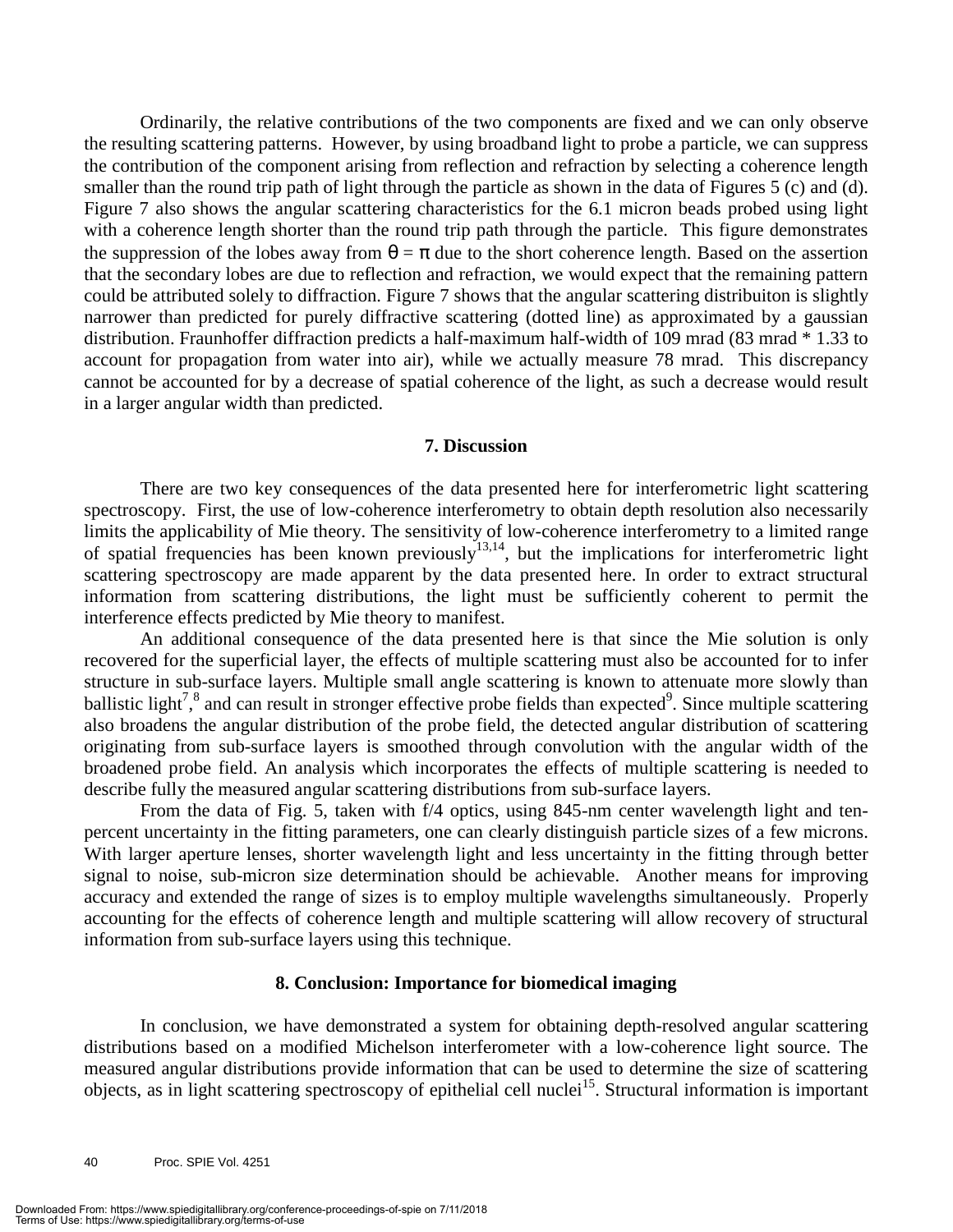for assessing the health of biological tissue; in particular, the size of cell nuclei can indicate dysplasia, a pre-cancerous state. The experimental method presented here easily can be adopted as an adjunct for biomedical imaging systems that employ similar interferometers such as optical coherence tomography. We applied this system to obtain angular distributions of light scattered by ideal media. Using this data, we were able to identify limitations due to short coherence lengths on the applicability of Mie theory for inferring the structure of scattering objects.

#### **ACKNOWLEDGEMENTS**

This work was conducted at the MIT Laser Biomedical Research Center and was supported by grants from the Hamamatsu Corporation and the National Institute of Health through the National Center for Research Resources. Adam Wax is supported by an NRSA fellowship grant from the NIH.

#### **References**

- 1. D. Huang, E. Swanson, C.P. Lin, J.S. Schuman, W. G. Stinson, W. Chang, M. R. Hee, T. Flotte, K. Gregory, C. A. Puliafito and J. G. Fujimoto, "Optical Coherence Tomography," Science **254**, 1178 (1991).
- 2. J. A. Izatt, M. D. Kulkarni, K. Kobayashi, M. V. Sivak, J. K. Barton, and A J. Welch, "Optical coherence tomography for biodiagnostics," Optics and Photonics News **8**, 41 (1997).
- 3. W. Drexler, U. Morgner, F. X. Kartner, C. Pitris, S. A. Boppart, X. D. Li, I. P. Ippen and J. G. Fujimoto, "*In vivo* ultrahigh-resolution optical coherence tomography," Opt. Lett. **24**, 1221 (1999).
- 4. Y. Zhao, Z. Chen, C. Saxer, S. Xiang, J.F. de Boer, and J.S. Nelson, "Phase-resolved optical coherence tomography and optical Doppler tomography for imaging blood flow in human skin with fast scanning speed and high velocity sensitivity," Opt. Lett. **25**, 114 (2000).
- 5. C. Yang, A. Wax, I. Georgakoudi, E. B. Hanlon, K. Badizadegan, R.R. Dasari and M. S. Feld, "Interferometric Phase Dispersion Microscopy," Opt. Lett. (2000).
- 6. A. Wax, S. Bali and J. E. Thomas, "Optical phase-space distributions for low-coherence light," Opt. Lett, **24**, 1188 (1998).
- 7. A. Wax and J. E. Thomas, "Measurement of smoothed Wigner phase-space distributions for smallangle scattering in a turbid medium," J. Opt. Soc. Am. A **15,** 1896 (1998).
- 8. C. Yang, K. An, L.T. Perelman, R.R. Dasari and M.S. Feld, "Spatial coherence of forward-scattered light in a turbid medium," J. Opt. Soc. Am. A **16,** 866 (1999).
- 9. M. J. Yadlowsky, J. M. Schmitt, and R. F. Bonner, "Multiple scattering in optical coherence microscopy," Appl. Opt. **34**, 5699 (1995).
- 10. A detailed examination of the properties of *4f* imaging systems using Fourier optics cast in the form of Wigner distributions can be found in A. Wax, "Optical phase space distributions for coherence tomography," Ph.D. thesis, Duke University, 1999.
- 11. J. W. Goodman. *Introduction to Fourier Optics*. McGraw-Hill, San Fransisco, 1968.
- 12 H. C. van de Hulst. *Light Scattering by Small Particles*. Dover, New York, 1981, p.103-105.